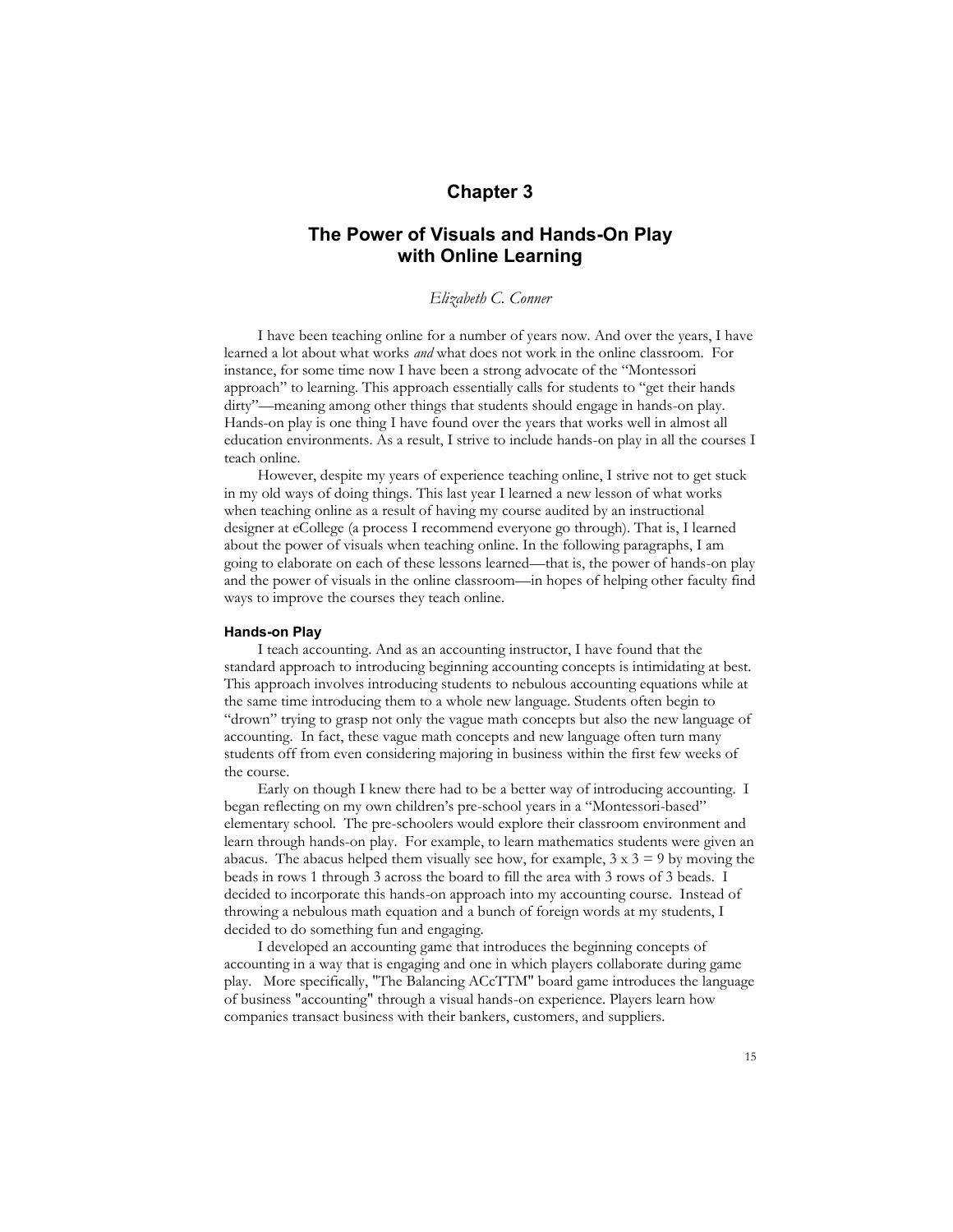Why a game? Well many of my students grew up playing games. For instance, today's college students grew up with "over 10,000 hours playing video games, over 200,000 emails and instant messages sent and received; over 10,000 hours talking on digital cell phones" (Prensky, 2001, page 1). From a learning standpoint, games can



be intrinsically motivating and can adapt to different styles of learners, as well as different learning styles (Nemerow, 1996). Games also create an interactive learning experience by transforming inactive learning material into learning episodes where the learners are active players and participants (Sugar & Takacs, 1999).

While creating an accounting game took a lot more time than just settling on a lecture that I've done over and over, the results over the years have been profound. I have found that in less than two hours my students grasp accounting and business concepts that in a traditional accounting course can take at least two weeks to learn.

If you are thinking of using games in your online course, I recommend reading "Games to Teach By" (Mungai, Jones, & Wong, 2005). I also encourage you to step out of your comfort zone when it comes to teaching. I have found that hands-on play has transformed my classroom over the years. But recently I learned that there is still much I can do with my online courses—specifically with regards to visuals.

## **Use of Visuals**

As I mentioned earlier, I teach accounting. As you can imagine, accounting tends to be presented in a primarily text-based format. My online courses for years have followed a consistent format each week:

- **•** Introduction
- Assignment
- Content (i.e., the elaboration of specific assignments)

Each of these sections of my courses have been predominantly text-based. After having my course audited by an instructional designer at eCollege I realized that my students' learning experience could be greatly enhanced if I incorporated visual images and used them consistently throughout each week in the course.

Based on this feedback, I began to incorporate images in each week of my online courses. The following is an example of how I changed my courses through the use of images.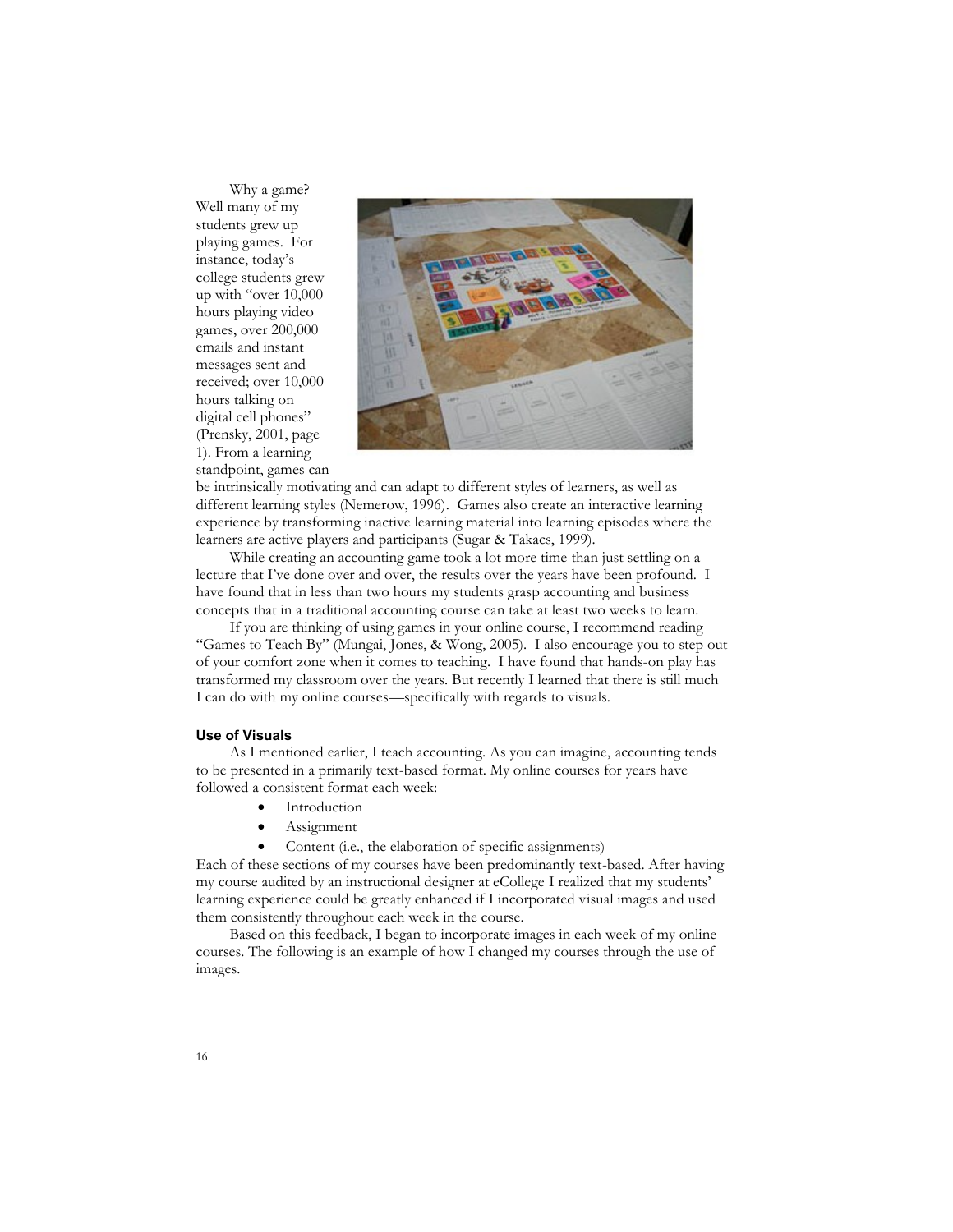#### **Before**

*Do you know the joke about the rope?* **Aw, skip it…**

**Read Chapter 8.**

**Go through my lectures for Chapter 8.**

**Work end-of-chapter exercises / problems: E: 2,5,12, 14, 23; P: 3, 4, 11**

**Remember that I have uploaded the solutions to these exercises / problems at the Course Home.**

**Quiz / Homework:** Complete the Quiz / Homework by the due date indicated on the schedule for this week. You can go in and out of this quiz as many times as you'd like. Just remember to save your work before exiting.

**After**



In the respective content areas, I've included these same images. The consistent and repetitive use of these images has really helped tie the material together and has helped make the Week's content flow smoother. I also have to say it has been a lot of fun coming up with images and they have made my course weeks more visually pleasing and have actually put some spark into the links. I haven't stopped though with static images. I have begun creating short video clips via Jing to introduce the Week's material and assignments.

### **Concluding Thoughts**

As an accounting instructor, I have to admit I am just beginning my quest for adding visuals to my online courses. I'm excited though about the power they can play in not only motivating students in learning and retaining the course's content but even more so in helping me deliver the course material in a fun, effective way.